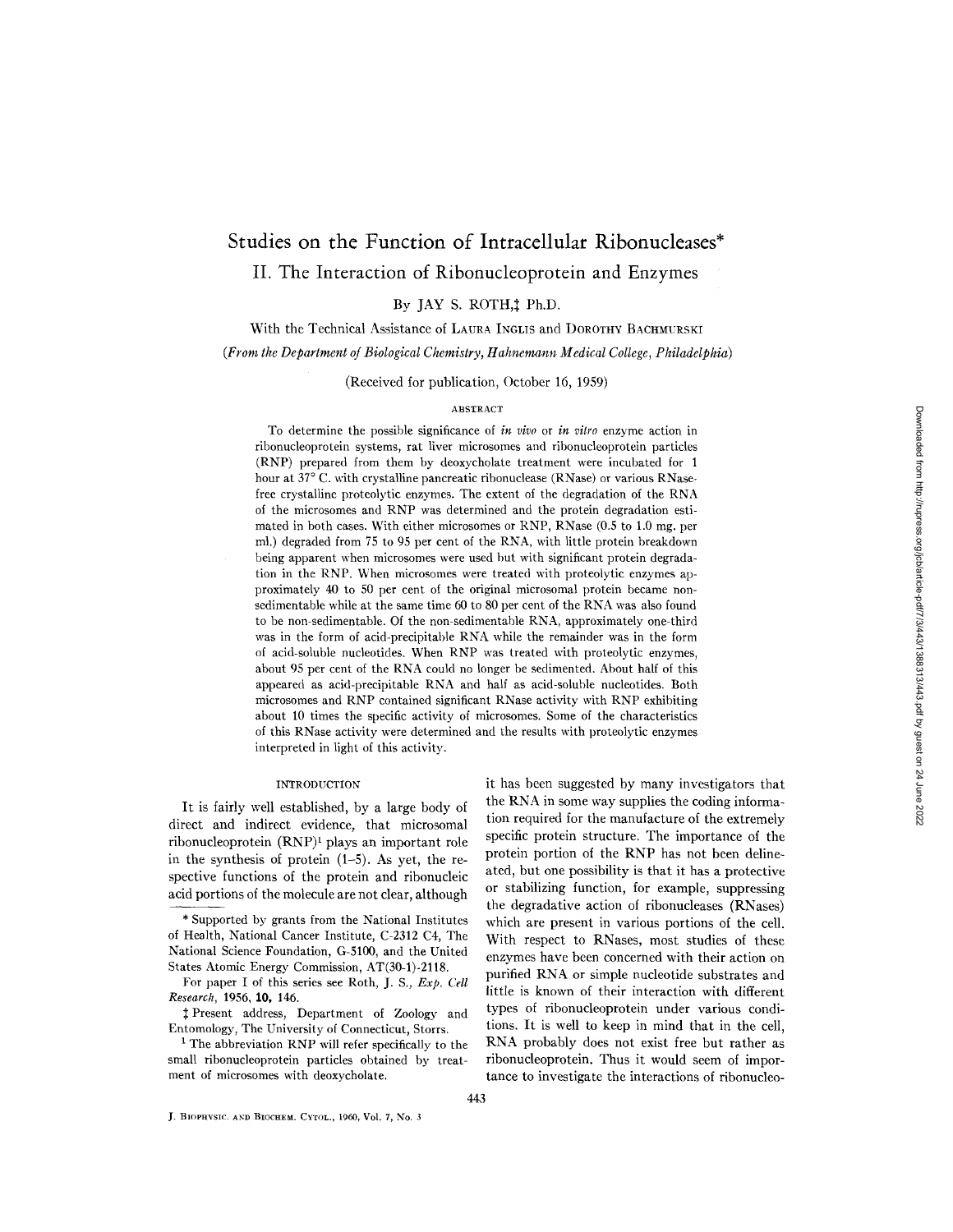protein and RNases, as well as the action of other enzymes capable of degrading ribonucleoprotein.

Increasing interest in the function of RNases has been apparent in view of the report by Elson (6) that an inactive RNase is found associated with the ribonucleoprotein isolated from *Escherichia coll.* In addition, Siekevitz and Palade (7) and Dickman and Morrill (8) have reported considerable RNase activity associated with the RNP isolated from pancreas tissue. At the same time, Roth (9) presented data to indicate that RNP isolated from rat liver microsomes also has considerable amounts of RNase activity associated with it.

Palade and Siekevitz (10) have investigated the action of crystalline pancreatic RNase on isolated rat liver microsomes. They found that up to 85 per cent of the RNA present could be degraded. The use of RNase to study and remove basophilia of the cell in histological examinations (11, 12) is commonplace. While the work described in this paper was in progress, several papers by Tashiro and coworkers on the effects of RNase and trypsin on microsomes and RNP appeared (30-32).

Some aspects of Tashiro's work have been confirmed and extended in this paper. In addition the effects of various proteolytic agents on microsomes and RNP have been investigated in detail.

### *Materials and Methods*

The rats used in these studies were males of the Wistar strain and ranged from 250 to 500 gm. in weight. No biochemical differences attributable to the variations in weight of the animals have been observed. All operations were conducted between 0 and 4°C. Crystalline pancreatic RNase, papain, and ficin were supplied by Worthington Biochemical Co., Freehold, New Jersey, cathepsin C, chymotrypsin, rennin, and pepsin were obtained from Nutritional Biochemicals Co., Cleveland, Ohio. A sample of highly purified bromelin was obtained from the Hawaiian Pineapple Co., Honolulu, through the courtesy of Dr. Ralph M. Heinicke. All of the above enzymes showed no detectable RNase activity when assayed in the test system described below. In more absolute terms they contained less activity per mg. of enzyme than 0.001  $\gamma$  of crystalline pancreatic RNase, the lower limit of sensitivity of the RNase assay system utilized. Crystalline trypsin, from several sources, even trichloroacetic acid (TCA) purified, was found to be contaminated with RNase activity in varying amounts ranging from moderate to heavy and, therefore, could not be used in these studies.

*Preparation and Properties of Microsomes.-The* rats were etherized, exsanguinated, and the livers rapidly removed and rinsed with ice-cold 0.25 M sucrose solution. They were then homogenized with 9 parts by weight of 0.25 M sucrose solution in a Ten Broeck homogenizer, after which the homogenate was centrifuged in a Spinco model L ultracentrifuge at 5,000  $g$  for 15 minutes. The supernatant fluid was centrifuged again under the same conditions and the mitochondrial fractions discarded. The pink fluffy layer was retained with the supernatant fluid. This was then centrifuged at  $60,000 \, \text{g}$  for 60 minutes and the resulting reddish, translucent microsomal pellet was washed with 0.25 M sucrose by homogenization in a small Ten Broeck homogenizer. The washed microsomes were recentrifuged at  $60,000$  g for 30 minutes and the microsomal pellet generally made up in water to a specific volume by homogenization. No attempt was made in the preparative process to obtain a quantitative recovery of microsomes. Table I lists some of the biochemical properties of microsomes prepared by the above method. The values for RNA are about 25 per cent lower than those reported by Palade and Siekevitz (10). The higher values reported by them may possibly be accounted for by the fact that they used a centrifugal force of  $105,000 \, g$  and would, therefore, collect more and smaller particles than in the present study in which

| Sample     | Average and range from 1 gm. wet weight of liver |                                       |                                       |                                      |                                         |                     |  |  |  |
|------------|--------------------------------------------------|---------------------------------------|---------------------------------------|--------------------------------------|-----------------------------------------|---------------------|--|--|--|
|            | <b>RNA</b>                                       |                                       | Total N                               | Protein N                            | Total P                                 | Total lipid         |  |  |  |
|            |                                                  | mg.                                   | mg.                                   | mg.                                  | mg.                                     | mg,                 |  |  |  |
| Microsomes | Av.                                              | $2.55 \pm 0.24^*$ (10) <sup>†</sup>   | $3.84 \pm 0.49$ (10)                  | $2.85 \pm 0.41$ (10)                 | $0.72 \pm 0.09$ (10)                    | $15.8 \pm 2.5$ (10) |  |  |  |
|            | Range                                            | $2.03 - 2.94$                         | $3.08 - 4.73$                         | $2.08 - 3.57$                        | $0.52 - 0.97$                           | $11.3 - 20.6$       |  |  |  |
| RNP§       | Av.<br>Range                                     | $1.16 \pm 0.12$ (12)<br>$0.82 - 1.42$ | $0.49 \pm 0.08$ (10)<br>$0.36 - 0.72$ | $0.21 \pm 0.02$ (8)<br>$0.17 - 0.24$ | $0.124 \pm 0.01$ (4)<br>$0.108 - 0.131$ |                     |  |  |  |

TABLE I *Chemical Properties of Microsomes and Ribonucleoprotein Prepared from Rat Liver* 

\* Average deviation.

:~ Number in parenthesis is the number of separate determinations.

§ Experiments on microsomes and RNP were separately performed.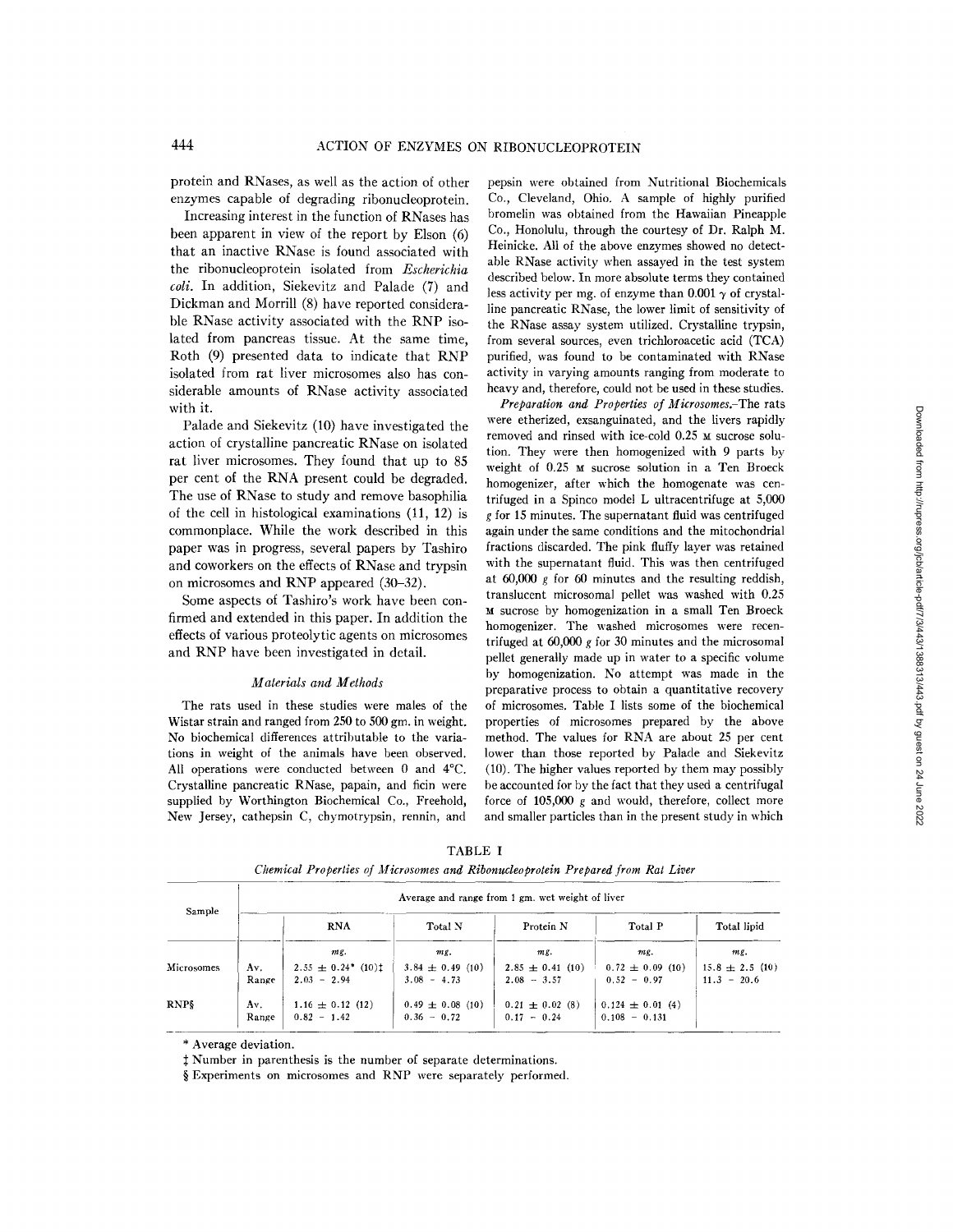60,000  $g$  was used. However, the greater centrifugal force used by Palade and Siekevitz would be counteracted somewhat by the higher density of their sucrose solution which was  $0.88 ~ \text{m}$  compared to  $0.25 ~ \text{m}$  in this report. Another factor that might tend to lower the RNA values reported here is a possible difference in the extinction coefficient of the RNA used as a standard (see assay methods below and refer to Table II). Use of a Crestfield, Smith, and Allen preparation of RNA, (13) which is presumably purer than the commercial RNA used as a standard here, would increase the RNA values reported in this paper approximately 13.5 per cent. On the other hand, agreement on nitrogen (N) content of the microsomes with the results of Palade and Siekevitz was obtained, for example, in Table I, the value of 2.85 mg. of protein N per gm. of wet weight of liver agrees fairly well with the 3.09 mg. reported by these authors (10). These investigators did not include the pink fluffy layer in their microsome preparations.

*Assay Methods.-RNA* was determined by the method of Schneider (14) using Mejbaum's (15) modification of the orcinol color test. In most experiments spectrophotometric determination of the absorption at 260  $m\mu$  of the hot TCA extracts, alone, was used for the assay of RNA. Many experiments, in which both methods were used, showed that there was no significant difference in the values determined by either method. The standard used for RNA determination, by either method, was a sample of Nutritional Biochemicals sodium ribonucleate (Table II). When RNA samples prepared by different means, or obtained from different

sources, are used, significant differences in the extinction of the dissolved or hydrolyzed material may be obtained. This is a factor that is not often mentioned when RNA assays are reported. It would be helpful in comparing RNA values among different investigators if the extinction coefficients at  $260 \text{ m}\mu$  of the RNA samples used as standards were given. In Table II analytical data for various RNA samples are presented. It is obvious from the data in the table that considerable differences in the RNA content of a microsomal preparation might be obtained depending on the sample of RNA chosen as standard.

Phosphorus determinations were performed by the method of Dryer, Tammes, and Routh (16). Nitrogen was assayed by a micro Kjeldahl procedure.

RNase was assayed by use of the following technique. Duplicate tubes containing 1.0 ml. of a 1 per cent solution of Schwarz RNA, 1.0 ml. of buffer of the appropriate pH, and 1.0 ml. of enzyme plus other components were set up for each determination. The RNA was added last, at zero time, and the mixture incubated in a water bath at 37°C. for 30 to 60 minutes. Three ml. of N HCl in 76 per cent ethanol were then added with shaking and the precipitate of unhydrolyzed RNA allowed to stand for 8 to 10 minutes in order to flocculate. The mixture was then filtered through 9 cm. circles of Whatman No. 42 filter paper and the funnels were covered with watch-glasses. One ml. of the clear filtrate was diluted to 50 ml. with water and the absorption at  $260 \text{ m}\mu$  determined in the Beckman spectrophotometer. A standard consisting of 0.015  $\gamma$  of crystalline pancreatic RNase was run each time an assay was

| Sample                                           | Unhydrolyzed<br>$E_{1cm}^{1\%}$ 260 m $\mu$<br>$\left  \text{in } 0.01 \right.$ N HCl $\left  \text{in } 0.01 \right.$ N HCl | Hydrolyzed<br>$E_{1 \rm cm}^{1 \%}$ , 260 m $\mu$ | Orcinol $E_{1cm}^{1\%}$ . Phosphorus<br>570 m $\mu$ |          | Nitrogen | N/P  |
|--------------------------------------------------|------------------------------------------------------------------------------------------------------------------------------|---------------------------------------------------|-----------------------------------------------------|----------|----------|------|
|                                                  |                                                                                                                              |                                                   |                                                     | per cent | ber cent |      |
| Schwarz RNA                                      | 250.0                                                                                                                        | 301.5                                             | 228.0                                               | 7.9      | 14.4     | 1.82 |
| Nutritional Biochemicals sodium ribonucleate*    | 251.5                                                                                                                        | 289.0                                             | 224.5                                               | 7.4      | 13.1     | 1.77 |
| Purified Schwarz RNA1                            | 238.5                                                                                                                        | 283.5                                             | 214.5                                               | 7.3      | 12.5     | 1.71 |
| RNA prepared by NaOH extraction§                 | 190.0                                                                                                                        | 220.5                                             | 159.0                                               | 5.7      | 10.5     | 1.84 |
| RNA prepared by NaOH extraction further purified | 243.0                                                                                                                        | 256.0                                             | 196.5                                               | 6.4      | 11.2     | 1.75 |
| Crestfield, Smith, and Allen RNA¶                | 213.0                                                                                                                        | 267.5                                             | 210.5                                               | 6.9      | 11.7     | 1.72 |

TABLE II *Analytical Data on Various RNA Samples*  The values represent the average of at least two separate determination

\* Used as standard in this report.

~: Exhaustively dialyzed in the cold against distilled water and then precipitated with ethanol, amt washed with 95 per cent ethanol and ether.

§ Method of Di Carlo et al. (28).

¶ Prepared as described in reference (13) but also washed with ether, exhaustively dialyzed, and lyophilized.

 $\parallel$  Purified as described under footnote  $\ddagger$  above.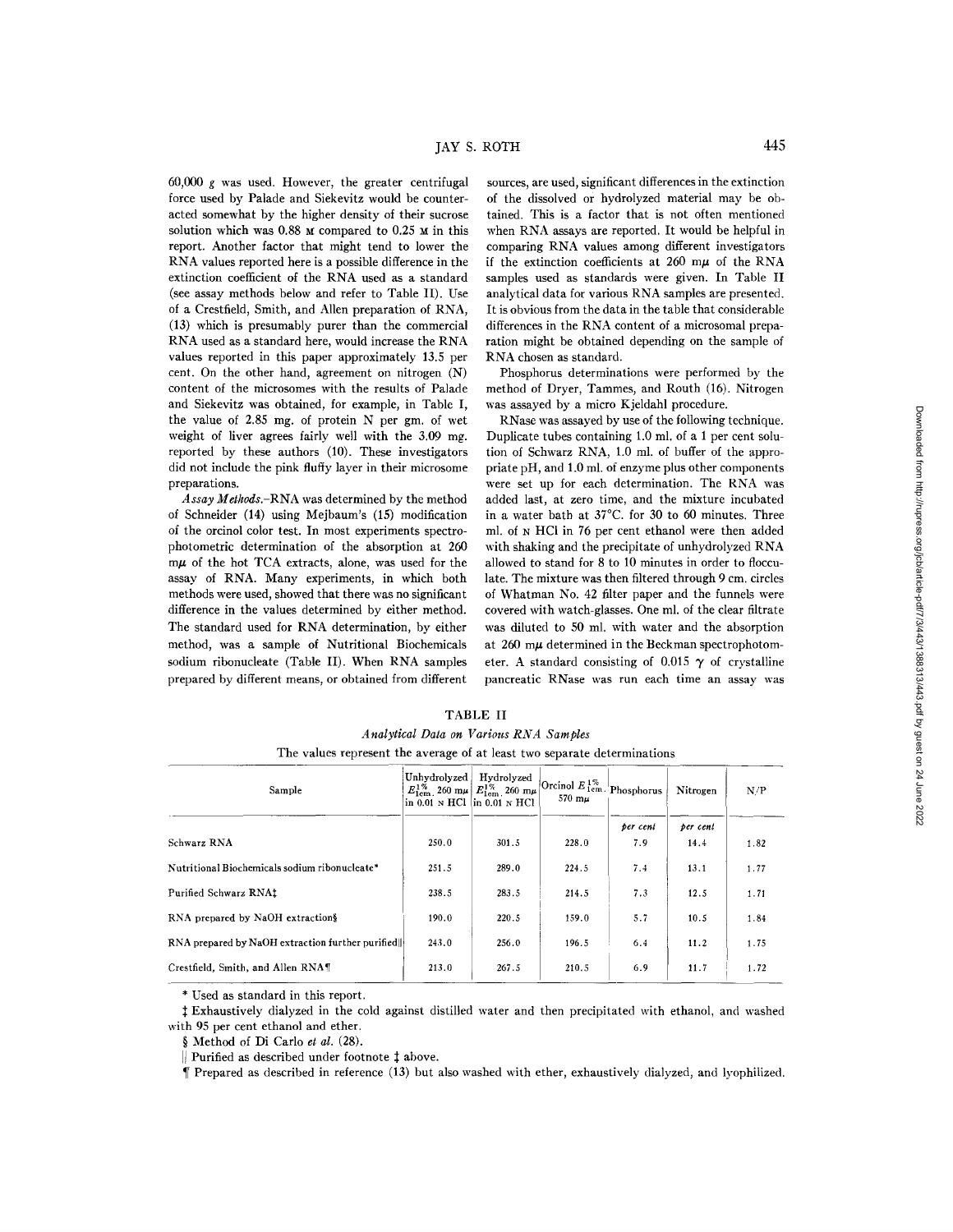performed and under the test conditions gave an optical density increment of 0.100 to 0.110 in 30 minutes when  $0.1 ~$ M acetate, borate, cacodylate (ABC) buffer (17) was employed. When necessary, tissue blanks were run by omitting RNA. In general, the contributions of the tissue to the optical density reading were negligible. One unit of RNase activity is defined as an optical density increment of 0.001 under the described conditions (1 hour incubation). A stock solution of crystalline pancreatic RNase containing 50  $\gamma$  of enzyme and 1 mg. gelatin per ml. was prepared every 2 weeks. To obtain the enzyme standards this stock solution was diluted with 0.1 per cent gelatin solution just before use.

*Preparation of Ribonucleoproteln.-The* mierosome pellets obtained after washing microsomes once with 0.25 M sucrose solution were homogenized in a freshly prepared 1 per cent water solution of sodium deoxycholate; 20 to 25 ml. of deoxycholate were used for microsomes obtained from 15 to 30 gm. of liver. The resulting translucent solutions were centrifuged at 105,000  $g$  for 90 minutes. The RNP pellet was then homogenized in glass-distilled water and made up to the required volume. The properties of some typical RNP preparations are shown in the lower half of Table I. Consideration of the data indicates, that after treatment of microsomes with 1 per cent deoxycholate, over 50 per cent of the RNA is no longer sedimented. Palade and Siekevitz (10) studied the effect on microsomes of deoxycholate concentrations from 0.1 to 0.5 per cent at pH 7.5. At the highest concentration, in 3 experiments, they found approximately 15, 22, and 49 per cent of the RNA was non-sedimentable after deoxycholate treatment. The value from Table I of over 50 per cent RNA remaining in the deoxycholate extract was obtained by difference in different experiments on microsomes or RNP and is, therefore, probably not as valid as actual assays performed in any one experiment, particularly since there may be losses of RNA due to degradation by deoxycholate, or for other reasons. However, in a series of 5 experiments (not included in Table I) in which assays were performed on the microsomes, as well as the RNP residue and deoxycholate extract obtained from them, the following values were found for the amount of RNA not sedimenting; 43.6, 67.3, 40.3, 43.0, and 43.8 per cent of the original microsomal RNA (average 47.6). The average is in fairly close agreement with the one obtained by difference from Table I, since the recovery of total RNA was between 90 and 100 per cent. Judging by this recovery, it appears likely that deoxycholate treatment did not cause any significant breakdown of RNA. Whether the RNA in the deoxycholate supernatant solution was disassociated from, or associated with, protein is not known. In all experiments with deoxycholate the microsome pellet was homogenized with 1 per cent deoxycholate. It was noted, however, that relatively minor changes in the experimental procedure, for

example, if instead of homogenization, equal volumes of microsomes suspended in water and 2 per cent deoxycholate are mixed, or if homogenizers with smaller or larger clearances are used, considerable variations in the composition of the RNP pellet and deoxycholate supernatant fluid might result.

From Table I it may be calculated that approximately 92 per cent of the protein N is removed from the microsomes by treatment with 1 per cent deoxycholate solution. Actual measurement in the 5 experiments previously mentioned gave the following values; 85.7, 84.0, 85.5, 80.4, and 90.5 (average 85.3) somewhat less than the calculated value. It is possible that 1 per cent deoxycholate causes some protein degradation. Another possible source of protein loss would he during the Schneider procedure for assay of RNA.

If the average protein N in the RNP is multiplied by 6.25 to convert to mg. of protein, the resulting RNA to protein ratio is 1.16:1.31 and the per cent of RNA in the RNP preparation is therefore 47 per cent. This is slightly higher, but in essential agreement witb the value of approximately 40 per cent usually given for rat liver RNP (10, 18). The higher values reported here could be accounted for by more complete removal of the non-functional protein by the higher concentration of sodium deoxycholate used. It is possible that the value of 0.21 for protein N in RNP (Table I) is somewhat low. The value of 85 per cent loss of protein from microsomes should leave a protein N in RNP of 0.24. This, when added to the calculated N in 1.16 mg. of RNA, would not completely account for the total N content of the RNP. Also, based on 1.16 mg. of RNA, the total phosphorus content is somewhat high; the reasons for these discrepancies are not clear. One possibility is that the protein contains a high percentage of basic amino acids which would considerably increase its N content and also some phosphate groups which would increase the phosphorus content of RNP. Amino acid assays on microsomal protein have, indeed, indicated a rather high content of basic amino acids (19, 29).

#### RESULTS

# *The Action of Crystalline Pancreatic RNase on Microsomes and RNP:*

Since the results of these experiments, in general, were similar to those described by Palade and Siekevitz (10) and Tashiro (30, 31) they will not be described in detail. When microsomes were treated with crystalline pancreatic RNase (0.5 mg. per ml.) either by direct incubation at 37°C. for 1 hour, or upon treatment at 4°C. in a dialysis sac for up to 72 hours, the degradation of the RNA ranged from 75 to 90 per cent. Very little degradation of microsomal protein was observed under these conditions.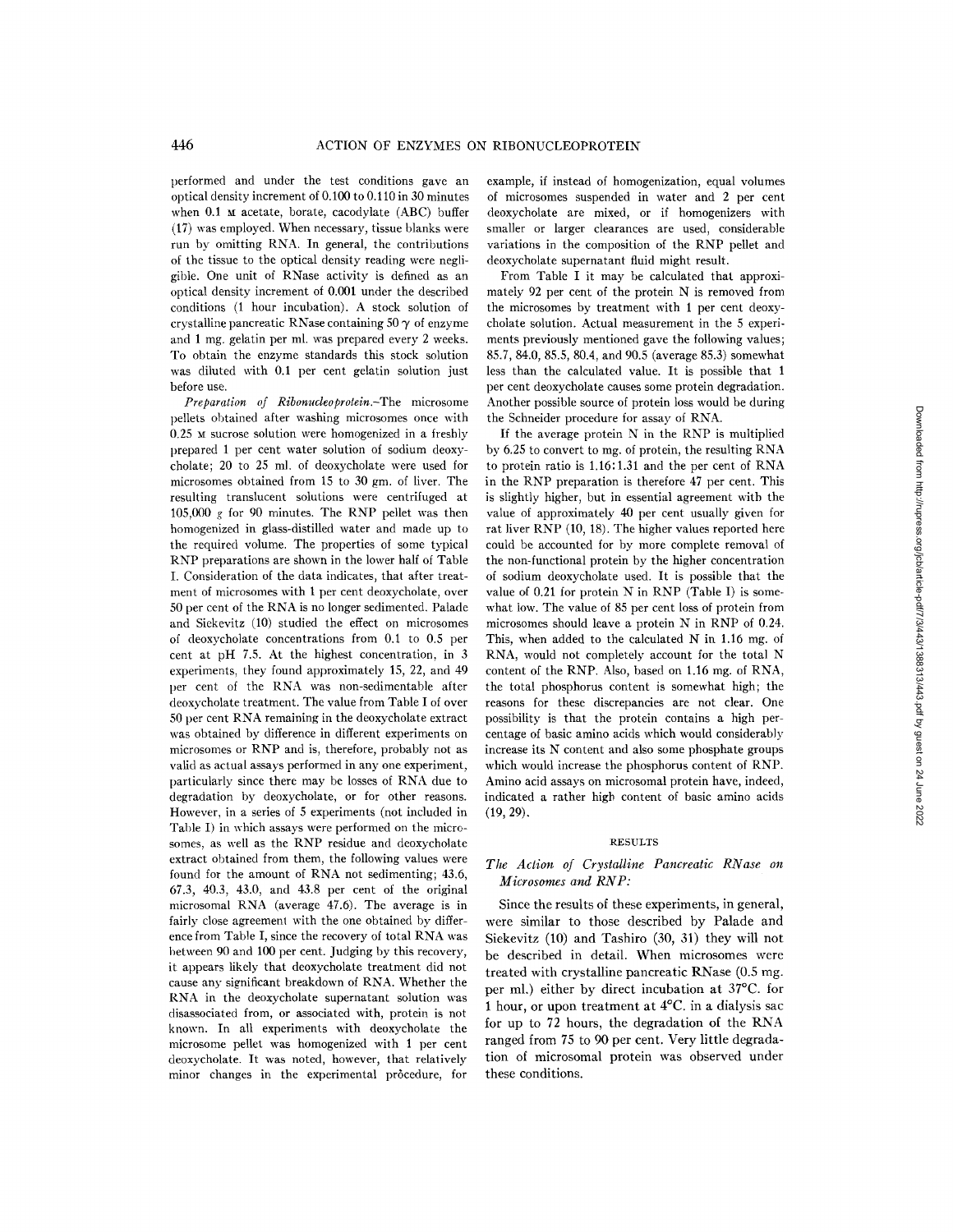The effect of crystalline RNase on RNP is presented in Table IV, line 8. RNA breakdown in these experiments was greater, on the average, than that observed with microsomes and approached completion in some cases contrary to the results of Tashiro (30) and Novikoff (33) who found that 15 to 20 per cent of the RNA in the RNP remained intact. At the same time, a significant reduction in the protein content (44.8 per cent) of the RNP was observed.

It is important to point out that the concentrations of RNase used in the above experiments, as well as those of Tashiro, are thousands of times greater than those normally found in liver homogenates or fractions. Under physiological conditions the RNP of cells may be protected, for the most part, from the action of intracellular RNases. Even in liver homogenates, in which there is considerable disruption of organized structures, the RNA *appears* to be little affected by the RNases normally present. Thus, assays for RNA content on liver homogenate incubated at 37°C. showed little change even during considerable periods of time. With microsomes stored at 4°C. for 24 hours, a 5 per cent loss in RNA has been noted in this laboratory. This loss may not be significant. The stability of RNA in liver homogenates is due, possibly, to the high content of RNase inhibitor in this tissue (20) and this stability may not be evident in other tissues. Tabachnik (21) has reported a rapid fall in the RNA content of epidermal tissue on standing.

# *The Action of Proteolytic Enzymes on Isolated Rat Liver Microsomes:*

The occurrence of a wide variety of intracellular proteases, cathepsins, and peptidases suggests that cellular RNP may be subjected to the action of these enzymes, either under normal conditions, or possibly only during abnormal physiological states. For this reason, it was of interest to examine the effect of various proteolytic enzymes on microsomes and RNP. In addition, degradation of the protein of RNP might be an effective way to prepare RNA in the native state. Tashiro (30) has examined the effect of trypsin on RNP but since his sample of trypsin was admittedly contaminated with RNase (as were all samples tested in our laboratory) it is impossible to ascertain what portion of the effects may be due to the proteolytic enzyme and what portions due to the RNase content of RNP, and the contaminating RNase of the added trypsin.

In Table III the effects of several RNase-free proteolytic enzymes on microsomes are presented. The experimental details are given in connection with the table. Three crystalline and one highly purified proteolytic enzymes were used and, in general, the results were qualitatively the same with all of them.

The RNase activities of the microsome-enzyme mixtures are also reported in Table III, as well as the amount of protein not sedimenting after treatment with the various enzymes. This non-sedimentable protein is assumed to be partially degraded but this is not necessarily the case. In all the preparations of unheated microsomes treated with proteolytic enzymes, the RNase activity did not differ markedly from that of the controls, although papain-treated samples exhibited slightly lower activity. It may be assumed, therefore, that the proteolytic agents had little effect on the RNase activity associated with microsomes under the conditions of these experiments. Heating the microsomes or RNP at 80°C. for 5 minutes completely destroyed the RNase activity (in confirmation of the results of Tashiro (30, 31). In view of the usual stability of alkaline RNases to beat treatment, complete destruction by this relatively mild procedure is somewhat unusual and suggests that the RNase associated with microsomes or RNP is more sensitive to heat than is generally the case or, alternatively, differs from other liver alkaline RNases.

In the control samples of microsomes (Table III, line 1), 86 per cent of the RNA was recovered in the residue obtained by recentrifugation of the material incubated at 37°C. with buffer for a period of 1 hour. Most of the remainder of the RNA was found in the acid-soluble fraction and represented, therefore, degradation products of the RNA portion of the ribonucleoprotein or, possibly, acid-soluble combinations of nucleotides with peptides. In those experiments in which RNP was treated with proteolytic enzymes this fraction might be a rich source of nucleopeptides which could be formed by breakage of protein and RNA chains in the same localities. The acid-soluble material obtained with the control microsomes may also be produced from unstable portions of the RNA macromolecule by action of the TCA utilized in the Schneider assay procedure for RNA, portions possibly rendered unstable by the prior action of RNase associated with the microsomes. Slightly less RNA was recovered in the residue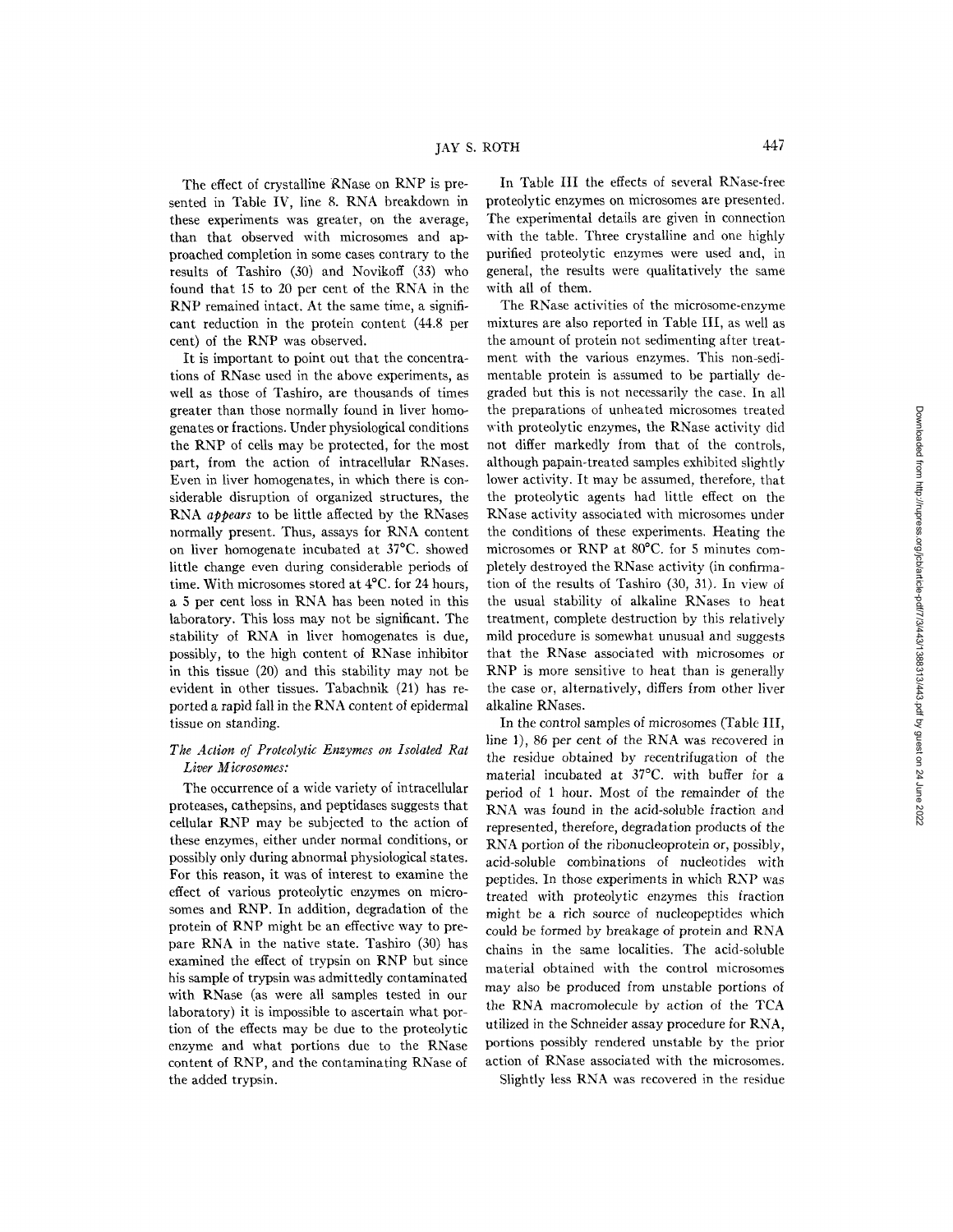|               | Other treatment      | No. of ex-<br>periments | RNase<br>specific<br>activityt | Per cent of total RNA in |                         |                           | Protein non-            |
|---------------|----------------------|-------------------------|--------------------------------|--------------------------|-------------------------|---------------------------|-------------------------|
| Enzyme added* |                      |                         |                                | Residue                  | Supernatant<br>fraction | Acid-soluble<br>fractions | sedimented              |
|               |                      |                         | units/mg. N                    |                          |                         |                           | per cent                |
| None          |                      |                         |                                |                          |                         |                           |                         |
| (control)     |                      | 12                      | 178                            | 86.1<br>$(77.5 - 92.3)$  | 1.6<br>$(0-3.7)$        | 12.3<br>$(4.6 - 22.3)$    | 8.7<br>$(1.0-13.8)$     |
| None          | <b>Microsomes</b>    |                         |                                |                          |                         |                           |                         |
| (control)     | heated               | 3                       | $\bf{0}$                       | 78.4<br>$(76.2 - 80.4)$  | 8.1<br>$(1.5-12.8)$     | 13.2<br>$(9.5 - 20.1)$    | 6.9<br>$(4.0 - 10.5)$   |
| Chymotrypsin  |                      | 15                      | 166                            | 25.7<br>$(13.0 - 43.8)$  | 31.4<br>$(11.3 - 44.7)$ | 42.8<br>$(29.8 - 56.8)$   | 43.5<br>$(36.7 - 51.8)$ |
| Ficin         |                      | 9                       | 158                            | 26.8<br>$(8, 5-35, 2)$   | 27.2<br>$(19.2 - 34.6)$ | 45.2<br>$(35.2 - 60.4)$   | 47.2<br>$(39.5 - 53.8)$ |
| Papain        |                      | 4                       | 140                            | 38.5<br>$(18.7 - 45.8)$  | 21.6<br>$(13.5 - 26.8)$ | 41.9<br>$(34.6 - 54.5)$   | 41.4<br>$(35.5 - 51.5)$ |
| Bromelin      |                      | 4                       | 167                            | 18.7<br>$(15.2 - 20.3)$  | 29.8<br>$(27.4 - 35.8)$ | 51.7<br>$(43.6 - 57.1)$   | 48.7<br>$(44.0 - 60.0)$ |
| Chymotrypsin  | Microsomes<br>heated | 3                       | $\mathbf{0}$                   | 59.2<br>$(56.2 - 63.7)$  | 19.9<br>$(6.7 - 28.2)$  | 17.6<br>$(15.6 - 29.7)$   | 28.5<br>$(23.9 - 31.6)$ |

#### TABLE III

*The Effect of Crystalline Proteolytlc Enzymes on Rat Liver Microsomes* 

\* Livers of two rats were pooled; total liver weight varied from 15 to 30 gin. Microsomes were made up to a volume of 20 to 25 ml. in distilled water. Usually, 5 ml. of microsomal suspension plus 5 ml. of 0.1  $\mu$  acetate buffer pH 7.4, were incubated with enzyme (0.5 mg. per ml.) for 1 hour at 37°C. After cooling and centrifuging at 60,000 g for 1 hour, the supernatant fraction was decanted and made up to 10 ml. with distilled water. The residue was homogenized in water and made up to 10 ml. also. Controls were similar solutions without enzyme. Microsomes, kept at 0°C., throughout, were assayed to determine the degradation in the control samples.

 $\ddagger$  The definition of RNase units is given under Materials and Methods.

§ The RNA of the original microsome preparation was assayed. RNA assays were also performed on the residue and supernatant fraction obtained after incubation with enzymes or buffer alone. The RNA in the residue is expressed as a per cent of that found in the original microsomes. The RNA in the supernatant fraction is expressed similarly. The acid-soluble fraction is the difference between the sum of the RNA in the residue and supernatant fraction and the RNA in the original microsomes. That this actually is a valid representation of acidsoluble nucleotides was determined by measuring the extinction coefficient at 260 m $\mu$  of this fraction, in several experiments, and calculating the mg. of RNA corresponding to this extinction coefficient. When this was done, the sum of residue plus supernatant RNA, plus equivalent RNA of the acid-soluble material closely approximated the total RNA of the original microsomes.

II The state of the non-sedimented protein was not determined. It is presumed to be at least partially degraded to polypeptides or amino acids. All the N lost from the residue was considered to be protein N.

¶ The microsome preparation was heated to 80°C. for 5 minutes.

after incubation of heated control microsomes, the difference from unheated controls, approximately 8 per cent, appeared, however, as RNA in the supernatant fractions; the heat treatment apparently caused the separation of a small amount of the RNA from the microsomes.

Nearly all the protein originally found in the control microsomes was recovered from the pellets

obtained by recentrifugation of the incubated preparations.

When microsomes were incubated with proteolytic enzymes for 1 hour at 37°C., the recovery of RNA in the microsome pellet subsequently obtained by recentrifugation, ranged from 18,7 per cent in the case of bromelin to 38.5 per cent for papain. This greatly reduced recovery of RNA in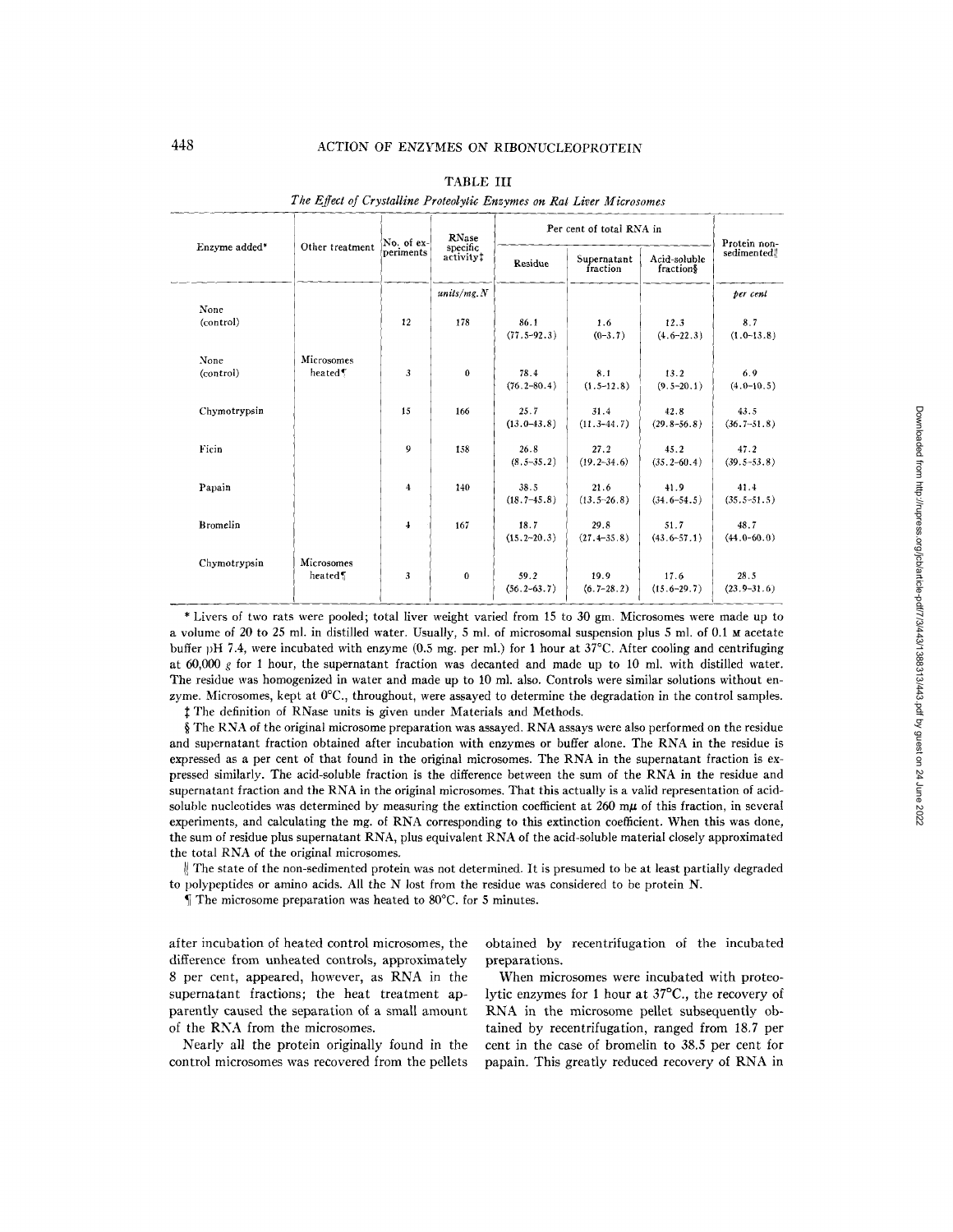the pellet, compared to controls, was not anticipated, and it suggested, in early experiments in which the RNA distribution was not determined, that breaking the protein chain caused considerable degradation of the RNA. Further experiments showed that somewhat less than one-third of the RNA that was no longer sedimentable appeared in the supernatant fraction, presumably as polynucleotide RNA, while the remainder of the nonsedimentable RNA was in the form of acid-soluble products (Table III, columns 5 and 6).

One of two possibilities would seem to provide the best explanation of these findings. First; the proteolytic enzymes, in partially degrading the polypeptide chain, facilitate separation of RNA from the protein and the RNA is subsequently degraded by RNase present in the preparations. If this is true, then reduced degradation of the protein should result in reduced separation of RNA and also reduced formation of acid-soluble products. In many experiments (not reported in Table III), this has been the general finding. For example, in several experiments in which a fairly inactive sample of papain was utilized, the amount of nonsedimented protein was considerably reduced and the per cent of the original RNA obtained in the supernatant and acid-soluble fractions was also less than that reported in Table III. Similar results were obtained with use of pepsin, rennin, and acetyl chymotrypsin, which caused little protein degradation under the conditions utilized.

The second possibility, which has been proposed earlier (22), is that the structure of RNA in microsomal RNA is discontinuous so that partial breaking of the protein chain effects rapid dissolution of the RNA. Actually, the two possibilities are not exclusive.

Pertinent to determination of which of these possibilities is the correct one, is the RNase activity of the microsome preparations. A specific RNase activity averaging 178 units per mg. N was found. This activity is approximately equivalent to that of 0.015  $\gamma$  of crystalline pancreatic enzyme assayed under the same conditions, and is capable of degrading 10 mg. of yeast RNA to the extent of about 40 to 50 per cent in 1 hour's time. Each microsome preparation contained from 8 to 12 mg. of RNA and the RNase activity present in 4 ml. of microsomes was, therefore, more than sufficient to degrade the RNA to the extent observed, provided, of course, there is no protecting action of protein and other substances.

However, consideration of the data for the controis, which have the same amount of RNase present, shows that this quantity of RNase produces only minimal degradation of the RNA in the absence of added proteolytic enzyme. Since heating microsomes at 80°C. for 5 minutes completely destroys their associated RNase activity, it is possible to test the action of the proteolytic enzyme in the absence of RNase activity. It should be kept in mind, however, that the heat treatment may alter considerably the macromolecular structure of the RNA and/or protein so that this is not the most effective control for determining the effect of the RNase activity associated with the microsomes.

When heated microsomes were treated with chymotrypsin much less RNA was found in a nonsedimentable form, the difference being in the amount of acid-soluble material formed. Fully as much RNA was found in the fraction which is non-sedimentable but precipitable by TCA as when unheated microsomes were used. The difference, therefore, could be ascribed to RNase activity. It should be noted, however, that the digestion of the protein of the heat-treated microsomes appeared to be less than that of the native microsomes and this may be a factor in producing the observed difference in effect between heated and unheated microsomes treated with chymotrypsin.

In the last column of Table III it may be noted that from 41.4 to 48.7 per cent of the protein originally present in the microsomes was not sedimented after treatment with proteolytic enzymes. The extent of the degradation of this material has proved somewhat difficult to determine since Lowry's assay procedure for protein (23) did not distinguish, in this case, between partially degraded and intact protein. When the supernatant fraction containing this partially degraded protein is treated with hot TCA and RNA is extracted, the residue obtained, when compared to a control sample, should give some indication of the extent of the protein breakdown. Unfortunately, the TCA-precipitated protein is extremely difficult to dissolve, requiring treatment with  $1 \times NaOH$  at i00°C, for 5 to 10 minutes, a procedure which in itself, causes approximately a 30 per cent breakdown of protein. Thus the degradation of protein measured by this method is generally higher than that given in Table III, the data in Table III having been computed as indicated in the explana-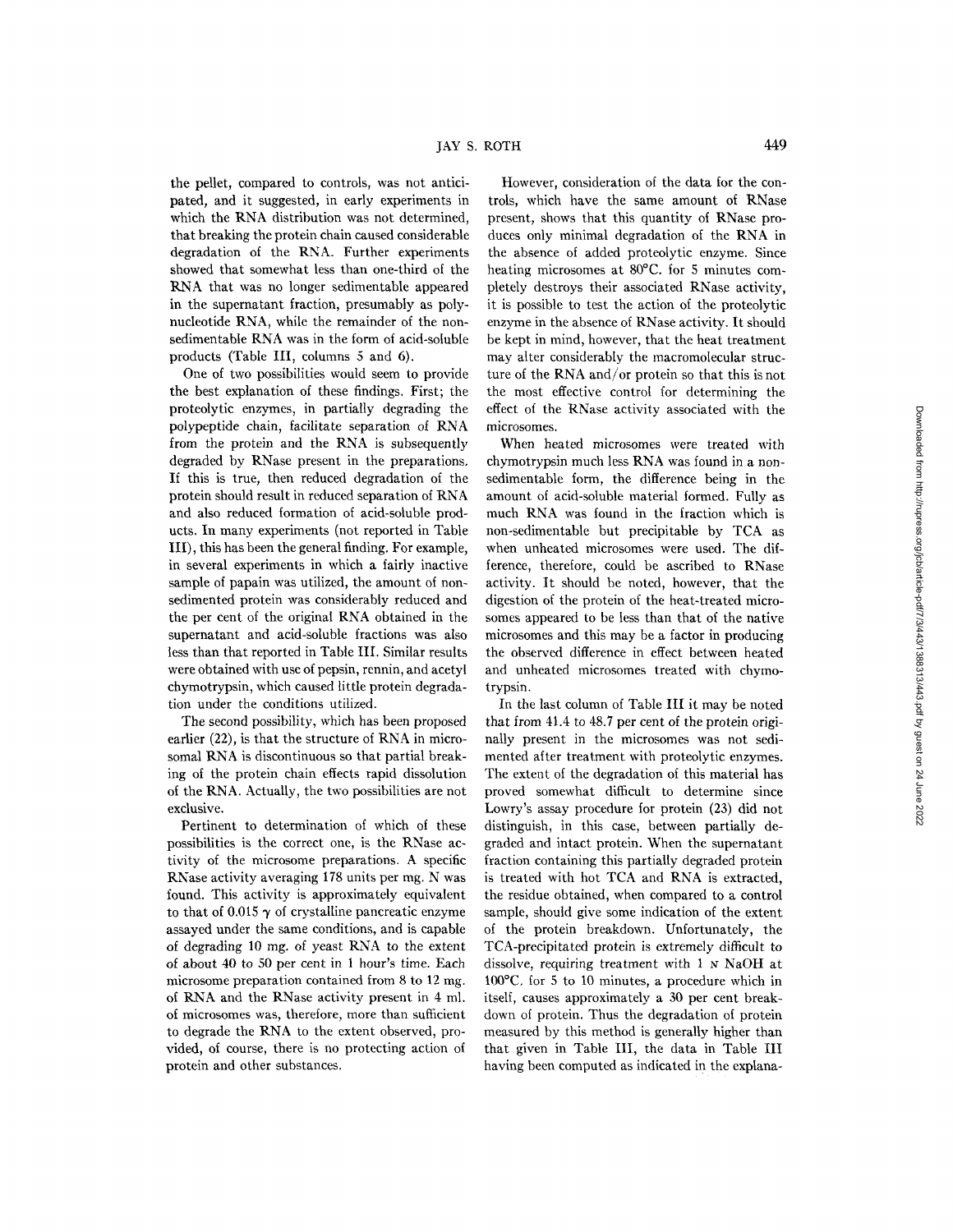**tion below the table, from the N determinations. In a few instances, however, the hydrolysis of protein calculated by one method checked fairly well with that determined by the second method and the non-sedimented protein probably represents at least partially degraded protein which is no longer susceptible to precipitation by TCA.** 

**Several other experiments related to those described in Table III were carried out but are not illustrated. A mixture of two proteolytic enzymes, chymotrypsin and ficin gave results not significantly different from experiments employing either** 

**enzyme singly. As previously mentioned, crystalline pepsin, rennin, and acetyl chymotrypsin were also tried, but they had little action on the microsomes under the conditions used. A preparation of cathepsin C was only slightly active as a proteolytic agent and was heavily contaminated with RNase activity. Several experiments were carried out utilizing ribonucleoprotein contained in the supernatant fraction of the liver cell. The amount of RNA recovered before and after incubation with chymotrypsin was the same. Several factors may contribute to this lack of action on soluble RNA.** 

|                | Other<br>treatment                | periments        | No. of ex-RNase specific<br>activity | Per cent of total RNA in | Protein non-            |                          |                         |
|----------------|-----------------------------------|------------------|--------------------------------------|--------------------------|-------------------------|--------------------------|-------------------------|
| Enzyme added*  |                                   |                  |                                      | Residue                  | Supernatant<br>fraction | Acid-soluble<br>fraction | sedimented              |
|                |                                   |                  | units per mg, N                      |                          |                         |                          | per cent                |
| None (control) |                                   | 10               | 1780<br>$(1085 - 2250)$              | 69.3<br>$(61.1 - 76.8)$  | 12.2<br>$(10.9 - 13.9)$ | 18.3<br>$(4,3-26.4)$     | 21.2<br>$(12.8-27.5)$   |
| None (control) | <b>RNP</b><br>heated <sup>t</sup> | $\overline{2}$   | $\theta$                             | 49.8<br>(49.0, 50.5)     | 40.7<br>(38.6, 42.7)    | 9.6<br>(6.8, 12.4)       | 29.0                    |
| Chymotrypsin   |                                   | 10               | 1550<br>$(855 - 2880)$               | 6.6<br>$(3, 0-12, 3)$    | 46.6<br>$(39.5 - 52.8)$ | 46.9<br>$(39.0 - 53.0)$  | 86.2<br>$(73.2 - 99.0)$ |
| Chymotrypsin   | <b>RNP</b><br>heated:             | $\overline{2}$   | $\bf{0}$                             | 19.1<br>(16.8, 21.4)     | 60.2<br>(59.0.61.3)     | 20.8<br>(17.3, 24.2)     | 68.5<br>(63.9, 73.2)    |
| Papain         |                                   | $\overline{5}$   | 1510<br>$(1145 - 1940)$              | 8.5<br>$(0.4 - 13.6)$    | 47.3<br>$(38.5 - 55.5)$ | 45.3<br>$(43.2 - 47.5)$  | 68.4<br>$(48.0 - 89.3)$ |
| Bromelin       |                                   | $\overline{5}$   | 1320<br>$(700 - 2030)$               | 3.9<br>$(0.4 - 5.6)$     | 41.5<br>$(33.9 - 49.3)$ | 54.6<br>$(50.3 - 61.2)$  | 84.5<br>$(81.7 - 86.3)$ |
| Ficin          |                                   | $\mathfrak{Z}$   | 1090<br>$(900 - 1190)$               | 4.3<br>$(2.8 - 5.7)$     | 49.2<br>$(46.1 - 51.3)$ | 46.4<br>$(43.0 - 49.4)$  | 81.3<br>$(80.2 - 83.1)$ |
| RNase          |                                   | $\bf{4}$         |                                      | 6.8<br>$(5.4 - 8.7)$     | 1.0<br>$(0-2.0)$        | 92.7<br>$(89, 3-94, 6)$  | 44.8<br>$(38.2 - 48.2)$ |
| None           | $+$ RNase<br>inhibitors           | $\overline{2}$   | $\theta$                             | 57.9<br>(57.4, 58.5)     | 42.0<br>(41.5, 42.5)    | $\Omega$                 |                         |
| Chymotrypsin   | $+$ RNase<br>inhibitor§           | $\boldsymbol{2}$ | 560<br>(360, 760)                    | 8.9<br>(8.4, 9.3)        | 66.0<br>(61.3, 70.7)    | 25.2<br>(20.9, 29.4)     |                         |

TABLE IV *The Effect of Various Enzymes on Rat Liver Ribonucleoprotein Particles* 

\* Livers of two rats were pooled; **total liver weight** varied from /5 to 30 gm. RNP was made up to a volume of 20 ml. Usually, 5 ml. of RNP suspension plus 5 ml. of 0.l ~ acetate buffer, pH 7.4 were **incubated with** enzyme (0.5 mg. per ml.) for 1 hour at 37°C. After cooling and centrifuging at 105,000 g for 90 minutes, the supernatant fraction was decanted and made up to 10 ml. **with distilled water. The** residue was homogenized in water and made up to 10 ml. also. Controls were similar solutions without enzymes. RNP kept at 0°C., throughout, was assayed to **determine the** degradation in the control samples.

 $\text{\textsterling}$  RNP was heated at 80°C. for 5 minutes before being used.

§ RNase inhibitor was prepared as described in reference 34. Two ml. of purified inhibitor preparation was used per 5.0 ml. of RNP suspension.

!l The procedure for determining these fractions was the same as described under note §, Table III.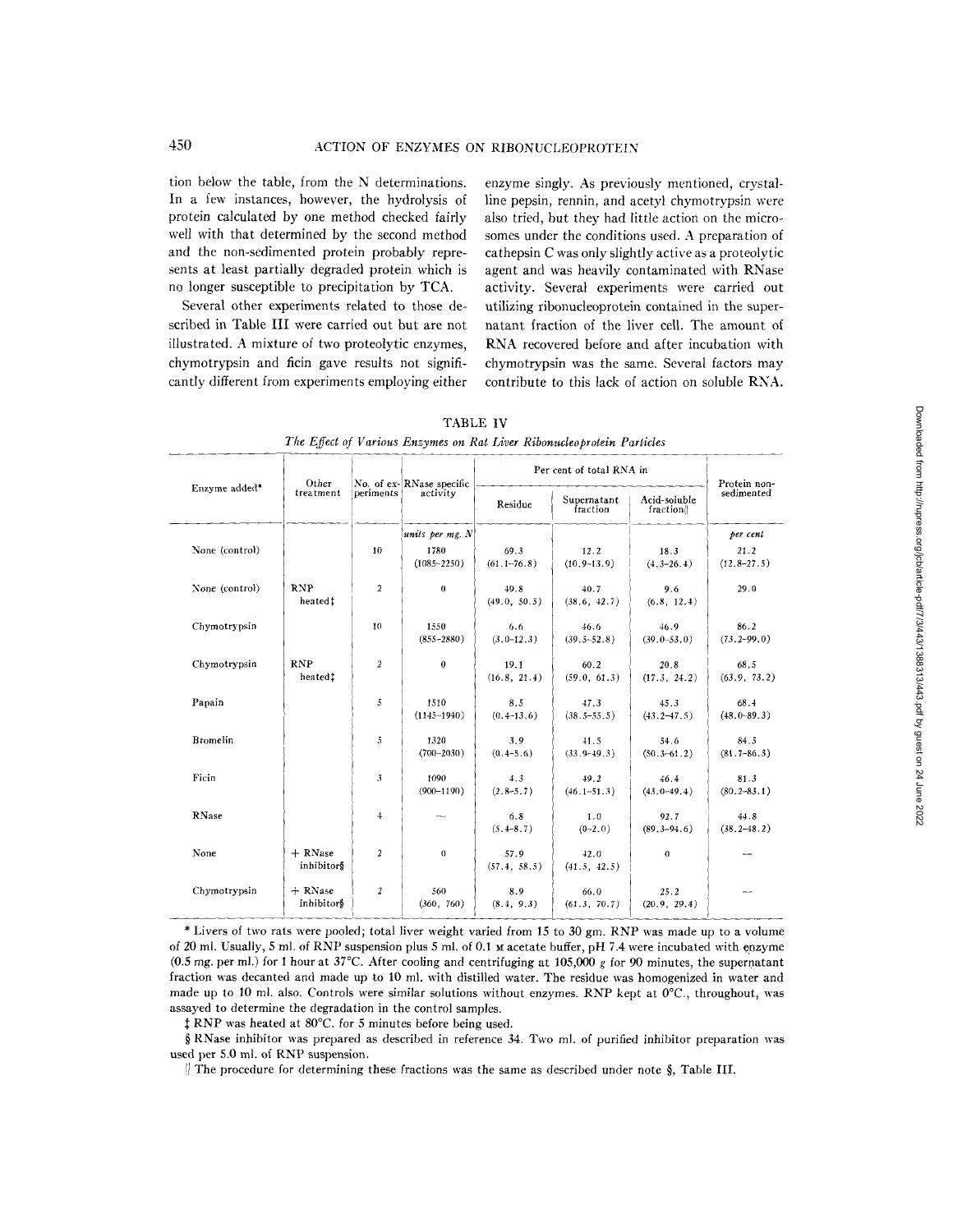First, the presence of considerable quantities of RNase inhibitor in the supernatant fraction keeps the activity of RNase at a low level. Second, the soluble RNA is of relatively low molecular weight and contains a considerable percentage of unusual bases and therefore may not be as susceptible to RNase action as microsomal RNA.

#### *The Action of Proteolytic Enzymes on Isolated RNP:*

In Table IV are given the results obtained upon treatment of RNP with various proteolytic enzymes; also included are several experiments utilizing RNase. The experimental details are given in connection with the table. It may be noted that the specific activity of RNase in the RNP control samples is exactly 10 times that found in microsomes. This increase in RNase activity in separated RNP was also observed by Tashiro (30). It is somewhat lower in the RNP treated with proteolytic enzymes, possibly due to partial degradation of the RNase by proteolysis, but it is still many-fold greater than the RNase activity of microsomes. Addition of partially purified RNase inhibitor (34) to RNP reduced the RNase activity to zero, but in the presence of chymotrypsin considerable RNase activity remained due, perhaps, to partial destruction of the inhibitor by the proteolytic enzyme.

The effects obtained by the action of different proteolytic enzymes acting on RNP were qualitatively the same and are listed in Table IV. Incubation with chymotrypsin, bromelin, papain, or ficin resulted in the loss of nearly all the RNA from the RNP pellet, with about half of the RNA appearing as such in the supernatant fraction and half as acid-soluble nucleotides. Considerably more protein was lost from the incubated RNP than was the case when microsomes were treated similarly.

Heating the RNP at 80°C. for 5 minutes led to separation of about 41 per cent of the RNA, which then appeared in the supernatant fraction. Very little acid-soluble nucleotides were formed from the heated RNP probably due to the complete destruction of RNase activity. When the heated RNP was treated with chymotrypsin an even larger fraction of RNA appeared in the supernatant fraction while the production of acid-soluble nudeotides was twice that of the heated control RNP (20.8 per cent compared to 9.6 per cent). This observation could be taken as evidence for a greater instability of the RNA when separated or partially separated from protein.

# TABLE V

#### *Ribonuclease Activity of Microsomes and Ribonucleoprotein Preparations*

Each value is the average of at least two experiments.

|                                           | RNase specific activity |                        |                                |  |  |  |
|-------------------------------------------|-------------------------|------------------------|--------------------------------|--|--|--|
| Conditions                                | Microsomes              | <b>RNP</b>             | Deoxycho-<br>late<br>supernate |  |  |  |
|                                           | units per<br>mg. N      | units per<br>$mg.$ $N$ | units ber<br>mg. N             |  |  |  |
| Control                                   | 166                     | 1399                   | 239                            |  |  |  |
| Heated at 80°C, for 5<br>minutes          | 0                       |                        |                                |  |  |  |
| $+3.3 \times 10^{-4}$ M Cu <sup>++*</sup> | 0                       | 405                    | 215                            |  |  |  |
| $+8$ M urea*                              |                         | 1200                   |                                |  |  |  |

\* Final concentration.

It is interesting to note that when RNP is treated with RNase inhibitor alone, no acidsoluble nucleotides were formed. Tashiro has noted a decreased spontaneous degradation of RNP when liver supernatant fraction containing RNase inhibitor was present (31).

The RNase activity associated with RNP is more than sufficient to account for the degradation of RNA observed in Table IV. In fact, it may be surmised that the protein portion of the RNP exerts a strong protective effect since after incubation of control samples for 1 hour at 37°C. only 18.3 per cent of the RNA was hydrolyzed to acidsoluble nucleotides.

Some studies of the characteristics of this RNase activity associated with microsomes and RNP were carried out and the results agree quite well, in general, with those of Tashiro (31). Only an alkaline enzyme appeared to be present. When RNP was used as an enzyme source, a single sharp peak of optimum activity was obtained at pH 6.75 in the presence of  $0.1 \text{ M ABC}$  buffers, while with  $0.1 \text{ M}$ sodium methyl arsenate buffers a single peak was obtained at pH 7.43. Similar results were noted with separated microsomes. In addition, in a series of 3 experiments in which RNP was prepared with use of l per cent deoxycholate and RNase assays were performed on the RNP as well as the deoxycholate supernatant, it was found that approximately 44 per cent of the total RNase activity and 57.7 per cent of the RNA of the original microsomal preparation was retained in the RNP. Since about 90 per cent of the protein of the microsomes is removed by deoxycholate, but only 56 per cent of the RNase activity, this accounts for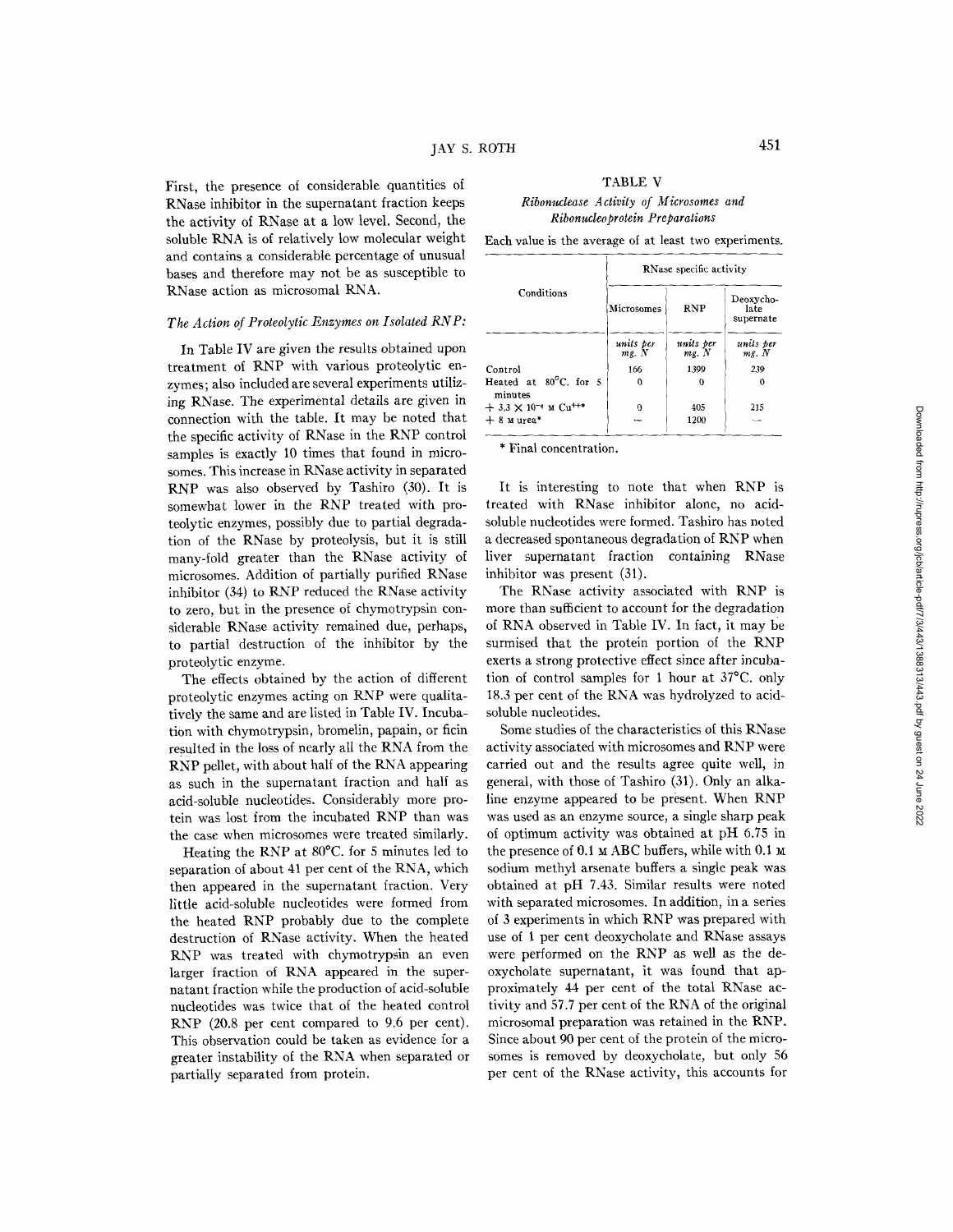the sharp rise in specific activity of separated RNP compared to microsomes.

Some properties of the RNase associated with liver microsomes and RNP are shown in the data given in Table V. Contrary to the results obtained by Elson (6) with ribonucleoprotein isolated from *E. coli,* concentrated urea solutions had no significant effect on the RNase activity of any of the preparations. However, a considerable solubilizing effect of 8 M urea on the RNA used for assay was noted (See also Kalnitsky *et al.* (24)). The considerably higher specific RNase activity of RNP, compared to microsomes, is noteworthy and it is obvious that the 1 per cent deoxycholate used in these experiments preferentially removes protein other than RNase from the microsomes. Table V also lists the effects of cupric ion on the various preparations.

#### DISCUSSION

The effects of proteolytic enzymes on liver microsomes and RNP appear to be consistent with the interpretation that degradation of the protein of RNP causes a separation of the RNA, which is then attacked by the RNase present in the preparation. Alternatively, the RNA may, when the cell is broken up, absorb RNase which ruptures nucleotide linkages. Subsequent breakage of peptide bonds would facilitate dissolution of the RNA into acid-soluble products. The occurrence of discontinuities or breaks in the native RNA cannot be completely excluded at present.

The presence of considerable RNase activity in preparations of rat liver microsomes and especially RNP raises some interesting questions. First, is this RNase simply a contaminant, or is it a normal constitutent of the RNP as has been suggested by Elson (6)? Second, if a normal constituent, what are its properties and functions, and under what conditions does it operate: also how is it related to the other RNases present in the liver cell? Third, if a contaminant, what is its effect on the incorporation of amino acids into protein by microsomes or RNP? In this latter respect, the RNase might be predicted to have a profound effect on amino acid incorporation or protein synthesis since it can be expected to exert a deleterious effect on the integrity of high molecular weight RNA.

Some answers to the first two questions above may be deduced from Table V which lists some of the properties of the RNase associated with liver microsomes and RNP. Some indications may be obtained, also, from previous work; for example Schneider and Hogeboom (25) presented evidence which indicated that microsomes were capable of absorbing RNase. There is much evidence that protein synthesis and the incorporation of amino acids into protein can be inhibited or abolished by crystalline pancreatic RNase in relatively high concentrations (26, 27).

It would appear to be important, therefore, to eliminate all possible contamination with this enzyme from systems in which protein synthesis or amino acid incorporation is being studied. This is, of course, not a simple task since as soon as a cell is broken by homogenization its component parts become subject to the action of RNase present principally in the mitochondrial fraction.

In view of the deleterious effect of RNase on amino acid incorporation and protein synthesis, a possible role for RNase inhibitor is suggested, namely, to combine with any RNase that may leak from mitochondria or lysosomes and thus help maintain the complex structure of both the soluble RNA and the RNA associated with microsomes.

#### BIBLIOGRAPHY

- 1. Borsook, H., Deasy, C. L., Haagen-Smit, A. J., Keighley, G., and Lowry, P. H., *J. Biol. Chem.,*  1950, 184, 529.
- 2. Siekevitz, *P., J. Biol. Chem.,* 1952, 195, 549.
- 3. Zamecnik, P. C., Keller, E. B., Littlefield, J. W., Hoagland, M. B., and Loftfield, *R. B., J. Cell. and Comp. Physiol.,* 1956, 47, suppl. 1, 81.
- 4. Brachet, J., *in* The Nucleic Acids, (E. Chargaff and J. N. Davidson, editors), New York, Academic Press, Inc., 1955, Vol. II, 504.
- 5. Simkin, J. L., *Ann. Rev. Biochem.*, 1959, 28, 145.
- 6. Elson, D., *Biochim. et Biophysica Acta,* 1958, 27, 216.
- 7. Siekevitz, P., and Palade, *G. E., J. Biophysic. and Biochcm. Cylol.,* 1958, 4, 309.
- 8. Dickman, S. R., and Morrill, G. A., *Ann. New York Acad. Sc.,* 1959, 81, Art. 3, 585.
- 9. Roth, J. S., *Fed. Proc.,* 1958, 17, 300.
- I0. Palade, G. E., and Siekevitz, *P., J. Biophyslc. and Biochem. Cytd.,* 1956, 2, 171.
- ll. Kaufmann, B. P., Gray, H., and McDonald, M. R., *Am. J. Bot.,* 1951, 38, 268.
- 12. Sandritter, W., Pillat, G., and Theiss, E., *Exp. Cell Research,* 1957, suppl. 4, 64.
- 13. Crestfield, A. M., Smith, K. C., and Allen, F. W., *J. Biol. Chem.,* 1955, 216, 185.
- 14. Schneider, *W. C., J. Biol. Chem.,* 1952, 161, 293.
- 15. Mejbaum, *W., Z. Physiol. Chem.,* 1939, 258, 117.